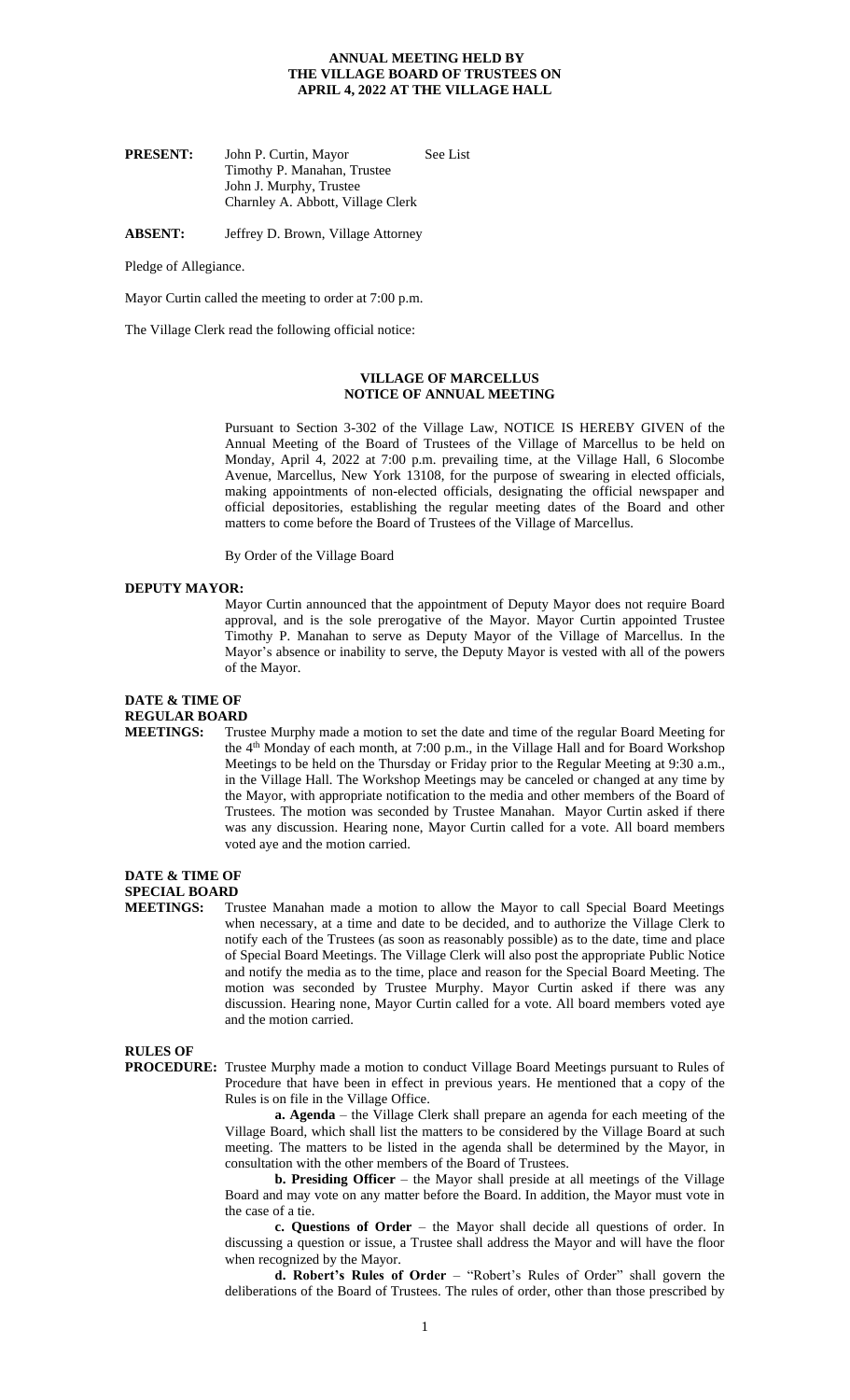statute, may be suspended at any time by the consent of a majority of the members of the Board present at any meeting.

**e. Recording of Open Meetings –** all open meetings of the Village Board of Trustees shall be audio taped by the Village Clerk. Nothing in this section precludes the videotaping of open meetings of the Board of Trustees. It is the policy of the Village Board to cooperate with representatives of the print and broadcast media and with other members of the public who wish to record public meetings of the board by tape, film or other means, so long as said recordings are not disruptive to the meeting, and do not violate the rights of the members of the public body, witnesses and the public.

**f. The Order of Business** – the order of business at regular meetings of the Village Board shall be as follows:

- 1. Call Meeting to Order
- 2. Roll Call
- 3. Pledge of Allegiance
- 4. Consent Agenda shall include
	- a. Acceptance of minutes of previous Regular Board Meeting and any Special Board Meetings
	- b. Acceptance of Audit of Bills on Abstract Sheets for previous month
	- c. Acceptance of Police Report for previous month
	- d. Acceptance of Building Inspector's Report for previous month
	- e. Acceptance of minutes of Marcellus Town Board Meeting for previous month
	- f. Acceptance of Financial Statements for previous month
	- g. Acceptance of Other Reports
- 5. Regular Agenda Items
- 6. Village Updates new business
- 7. Other Recognitions
- 8. Items from the Floor
- 9. Adjournment

**g. Transaction of Business at Special Board Meetings** – at special meetings of the Village Board, the business to be transacted thereat shall be only that stated in the notice of such meeting, except that any other business may be transacted at such special meeting by two-thirds consent of all the members of the Village Board.

**h. Voting** – every member of the Village Board present at any meeting thereof, when a vote is taken, shall vote for or against or abstain or recuse, or be excused from voting by the Village Board. In the event of a roll call vote, silence, when a Trustee's name is called, shall be deemed an affirmative vote by the Trustee. Roll call vote shall be called in alphabetical order of the last name of the Trustee. The Mayor shall be the last one to cast a vote.

**i. Suspension of Regular Order of Business** – the regular order of business at a stated meeting may at any time be suspended by the affirmative vote of two-thirds of the members of the Village Board present at such meeting.

**j. Executive Sessions** – upon a majority vote of its total membership, taken in an open meeting pursuant to a motion identifying the general area or areas of the subject or subjects to be considered, the Board of Trustees may conduct an executive session for matters which Federal, State, or Local law permits an executive session.

**k. Comments by Members of the Public – during that part of the Agenda,** Items from the Floor, the Mayor shall entertain comments from members of the public as to the merits of any item set forth on the agenda, or any other items that members of the public may wish to address. The Mayor shall have the discretion to withhold recognition of members of the public until the regular agenda has been completed

The motion was seconded by Trustee Manahan. Mayor Curtin asked if there was any discussion. Hearing none, Mayor Curtin called for a vote. By a vote of 3-0, the motion to adopt the Rules of Procedure was carried.

**OFFICIAL**

**BANKS:** A resolution appointing Solvay Bank as the official depositories for the Village of Marcellus was moved for adoption by Trustee Manahan, seconded by Trustee Murphy.

> "**Whereas,** the Board of Trustees has determined that Village Law requires the designation of banks or trust companies for the deposit of all Village monies,

> **"Now, therefore be it resolved**: that Solvay Bank be, and is hereby designated as the depository for regular accounts, and as the depository for capital and investments, and that all monies received by the Village Treasurer, Village Clerk, and Receiver of Taxes be deposited in said depository.

"This resolution, upon approval is effective immediately."

Mayor Curtin asked if there was any discussion. Hearing none, Mayor Curtin called for a vote. All board members voted aye and the motion carried.

**OFFICIAL**

**NEWSPAPERS:**Trustee Murphy made a motion to designate The Press Observer and The Post Standard as the official newspapers for publication of official Village notices, seconded by Trustee Manahan. Mayor Curtin asked if there was any discussion. Hearing none, Mayor Curtin called for a vote. All board members voted aye and the motion carried.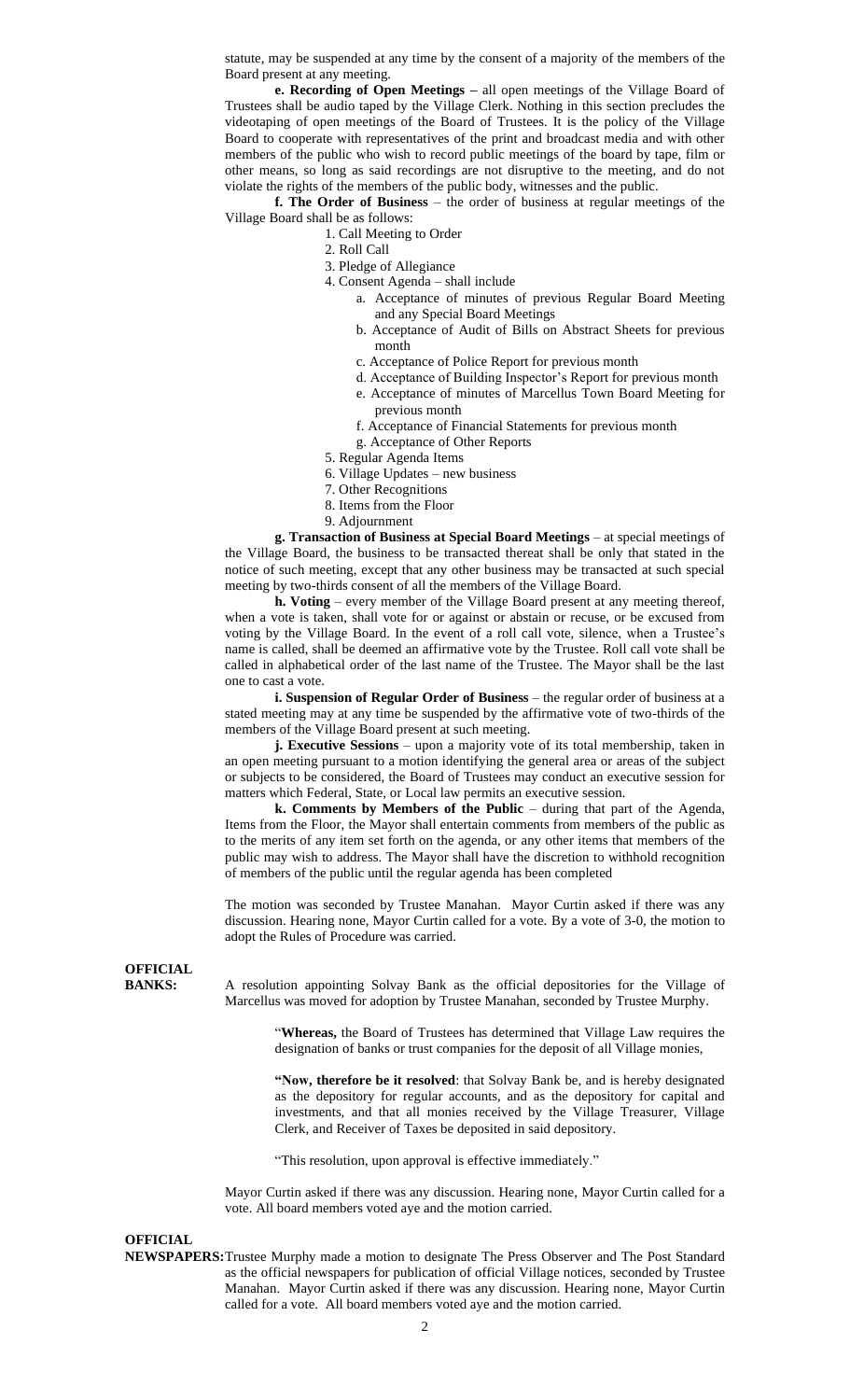**RESOLUTION:** Mayor Curtin made a motion, seconded by Trustee Manahan, to approve the following resolution:

> **WHEREAS,** the Village of Marcellus created the appointive office of Village Attorney pursuant to Marcellus Village Code Sections 3-1 and 3-9 on December 15, 2014; and

> **WHEREAS,** the general responsibilities of the Village Attorney are to negotiate, prepare, approve and audit written contracts, leases and other legal instruments; attend meetings of the Village Board, Planning Board (as requested) and Zoning Board of Appeals (as requested); draft local laws and resolutions for consideration by the Village Board; create or extend special districts; provide legal advice and counsel to the Village Board, Planning Board and Zoning Board of Appeals; and provide litigation services to the Village on an as-needed basis; and

> **WHEREAS,** the accomplishment of the above duties involves the exercise of discretion by the Village Attorney on behalf of the Village; and

> **WHEREAS,** Section 3-2 of the Village of Marcellus Code provides that "[a]ny resident of Onondaga County is eligible to serve in any Village appointive office."

> **NOW, THEREFORE, BE IT RESOLVED,** that Jeffrey D. Brown, Esq., a resident of Onondaga County, is hereby appointed to the position of Village Attorney to perform the above-mentioned responsibilities for a term beginning April 1, 2022 and ending on March 31, 2023, at an annual compensation of \$17,681.74 plus any actual out of pocket expenses incurred in providing such services; and

> **BE IT FURTHER RESOLVED,** that the Village Attorney position is considered a public office and as such the Village Attorney shall sign and file an oath of office with the Village Clerk.

> The question of the adoption of the foregoing resolution was put to a vote at the Annual meeting of the Village of Marcellus Board on April 4, 2022, which resulted as follows:

| Mayor Curtin          | Aye |
|-----------------------|-----|
| Trustee Manahan       | Aye |
| <b>Trustee Murphy</b> | Aye |

The resolution was declared adopted.

**STANDARD WORKDAY RESOLUTION:** Trustee Murphy made a motion to approve a standard workday resolution that will establish a standard workday of seven (7) hour standard workday for appointed officials in the positions of Clerk, Treasurer, and Attorney and an eight (8) hour standard workday for the Code Enforcement Officer. The standard workday resolution for Clerk and Treasurer as well as Attorney and Code Enforcement Officer shall be renewed when their terms of office are renewed. The motion was seconded by Trustee Manahan. Mayor Curtin asked if there was any discussion. Hearing none, Mayor Curtin called for a vote. All board members voted aye and the motion carried.

**APPOINTMENT OF PUBLIC OFFICERS AND VILLAGE EMPLOYEES:** Mayor Curtin made a motion to appoint the following Village Public Officers/Employees:

| a. |                   | Four-Year Appointments-April 1, 2022 to March 26, 2026 |  |  |
|----|-------------------|--------------------------------------------------------|--|--|
|    | Village Clerk     | Charnley A. Abbott                                     |  |  |
|    | Village Treasurer | Antonino J. Provvidenti                                |  |  |

b. One Year Appointments- April 1, 2022 to March 31, 2022:

| Custodian, Part Time                  | Katherine Welsh                   |
|---------------------------------------|-----------------------------------|
| Department of Public Works, Full-Time | Greg Crysler, James LaRose, John  |
|                                       | Holmes, Mallory Reedy             |
| Department of Public Works, Part-Time | Katherine Welsh                   |
| Chief of Police, Part Time            | <b>Bernard Podsiedlik</b>         |
| Police Sergeants, Part Time           | Richard Curran, Keith Gates       |
| Patrol Officer, Part Time             | Matthew Hayes, Jeffrey Fortino,   |
|                                       | Raymond Herrick, Chris Rowe,      |
|                                       | Shannon Ray, Edward Bragg,        |
|                                       | Leonard Richer, Patrick DiCrasto, |
|                                       | Sean Clere, Peter Heise, James    |
|                                       | O'Brien                           |
| SROs/ Special Patrol Officers         | Sean Clere, Peter Heise, Darren   |
|                                       | McLaughlin, James O'Brien, James  |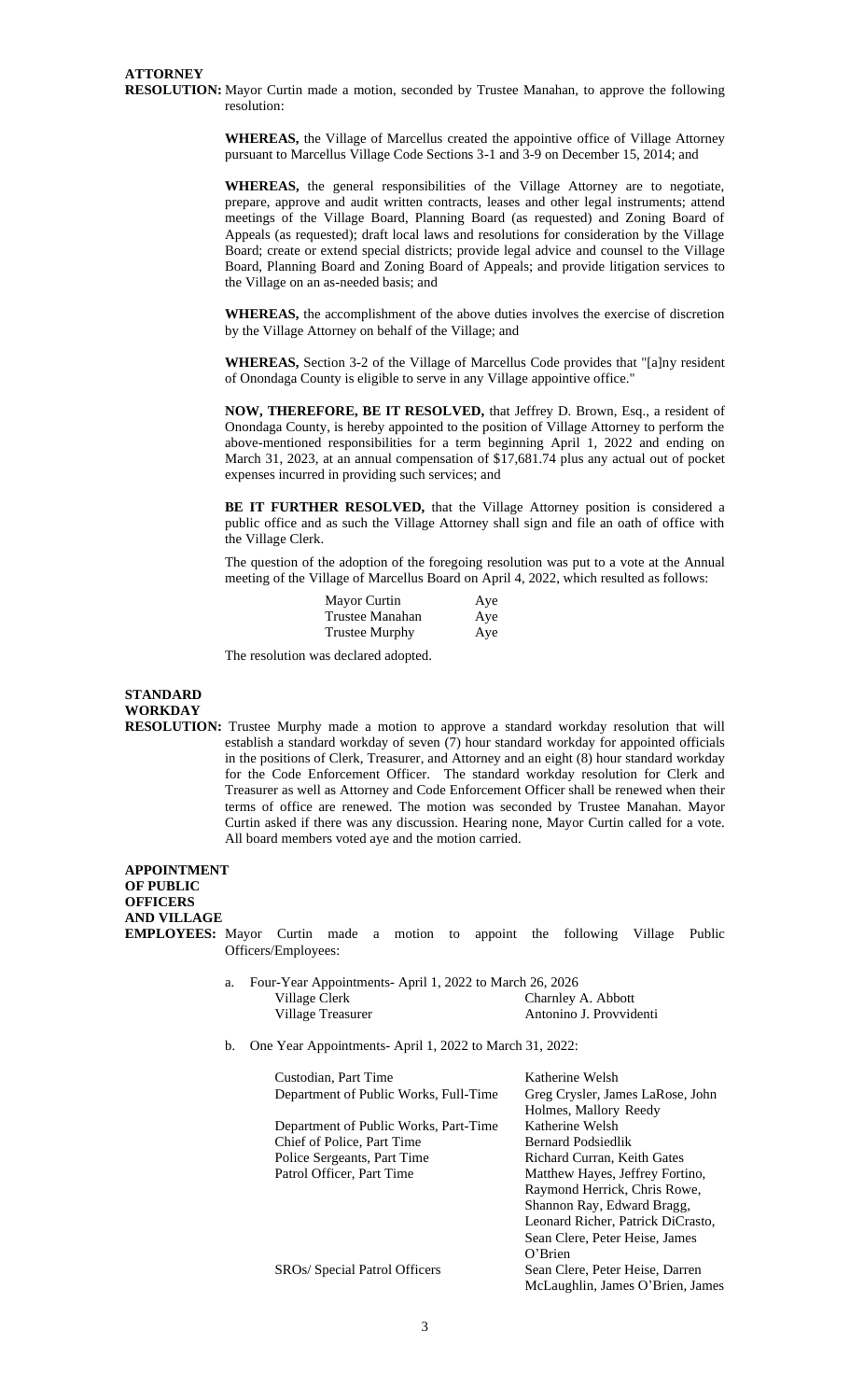Police Clerk, Part Time School Crossing Guard<br>
CEO/Fire Inspector<br>
William Reagan CEO/Fire Inspector<br>
Deputy CEO/Fire Inspector<br>
David Weber Deputy CEO/Fire Inspector Dog Control Officer James LaRose

Hiltbrand, Stephen Smolen, Raymond Herrick

The motion was seconded by Trustee Murphy. Mayor Curtin asked if there was any discussion. Hearing none, Mayor Curtin called for a vote. All board members voted aye and the motion carried.

**SALARY &**

Trustee Murphy made a motion to continue to provide to Village employees with the same benefits (federal and state recognized holidays, vacation days, sick leave, bereavement leave, extenuating circumstances, health benefits, retiree health care coverage, clothing and equipment allotment) that have been in effect for the previous year, accompanied by a 3% salary increase for most employees, except for the Mayor and Trustees. A copy of employee salaries and employee benefits is on file in the Village Office. The motion was seconded by Trustee Manahan. Mayor Curtin asked if there was any discussion. Hearing none, Mayor Curtin called for a vote. All board members voted aye and the motion carried.

**EXECUTE**

Trustee Manahan made a motion to notify the public that the Village, having secured property and liability insurance coverage, executed surety bonds for all Village employees in the amount of \$50,000 and in the amount of \$100,000 for the Village Treasurer and Village Clerk and that the expense of the undertaking has been a charge to the Village. The motion was seconded by Trustee Murphy. Mayor Curtin asked if there was any discussion. Hearing none, Mayor Curtin called for a vote. All board members voted aye and the motion carried.

## **APPOINT VILLAGE**

**COMMITTEES: One Year Appointments** 4/1/21-3/31/22

- **a. Chair of Senior Housing Committee** Trustee Murphy made a motion to table the nomination of a Chairperson for the Senior Citizens' Research Committee until a later date. The motion was seconded by Trustee Manahan. Mayor Curtin asked if there was any discussion. Hearing none, Mayor Curtin called for a vote. All board members voted aye and the motion carried.
- **b. Marcellus Betterment Association** Trustee Murphy made a motion to approve an extension of the Marcellus Betterment Association for another year, to 3/31/23. The Association was originally created to raise funds for the purchase and installation of historic lampposts in the Village. The Association may consider adding additional lampposts in the future to beautify the Village. The motion was seconded by Trustee Manahan. Mayor Curtin asked if there was any discussion. Hearing none, Mayor Curtin called for a vote. All board members voted aye and the motion carried.

# **VILLAGE**

Mayor Curtin made a motion to utilize the services of and solicit competitive bids, when appropriate or deemed necessary by the Village Board, from several engineering firms including MRB Group, and TDK Engineering. The motion was seconded by Trustee Manahan. Mayor Curtin asked if there was any discussion. Hearing none, Mayor Curtin called for a vote. All board members voted aye and the motion carried.

# **VILLAGE**

**HISTORIAN:** Mayor Curtin made a motion to appoint Peg Nolan as Village Historian for a period of one year, 4/1/22 to 3/31/23. The motion was seconded by Trustee Manahan. Mayor Curtin asked if there was any discussion. Hearing none, Mayor Curtin called for a vote. All board members voted aye and the motion carried.

## **PLANNING BOARD:**

Mayor Curtin made a motion to re-appoint Peter Chapman to a full 5-year term as a member and Chair of the Village Planning Board from April 1, 2022 to March 31, 2027. The motion was seconded by Trustee Manahan. Mayor Curtin asked if there was any discussion. Hearing none, Mayor Curtin called for a vote. All board members voted aye and the motion carried.

## **ZONING BOARD:**

Mayor Curtin made a motion to re-appoint Chad Clark to a full 5-year term as a member of the Village Zoning Board of Appeals from April 1, 2022 to March 31, 2027. The motion was seconded by Trustee Murphy. Mayor Curtin asked if there was any discussion. Hearing none, Mayor Curtin called for a vote. All board members voted aye and the motion carried.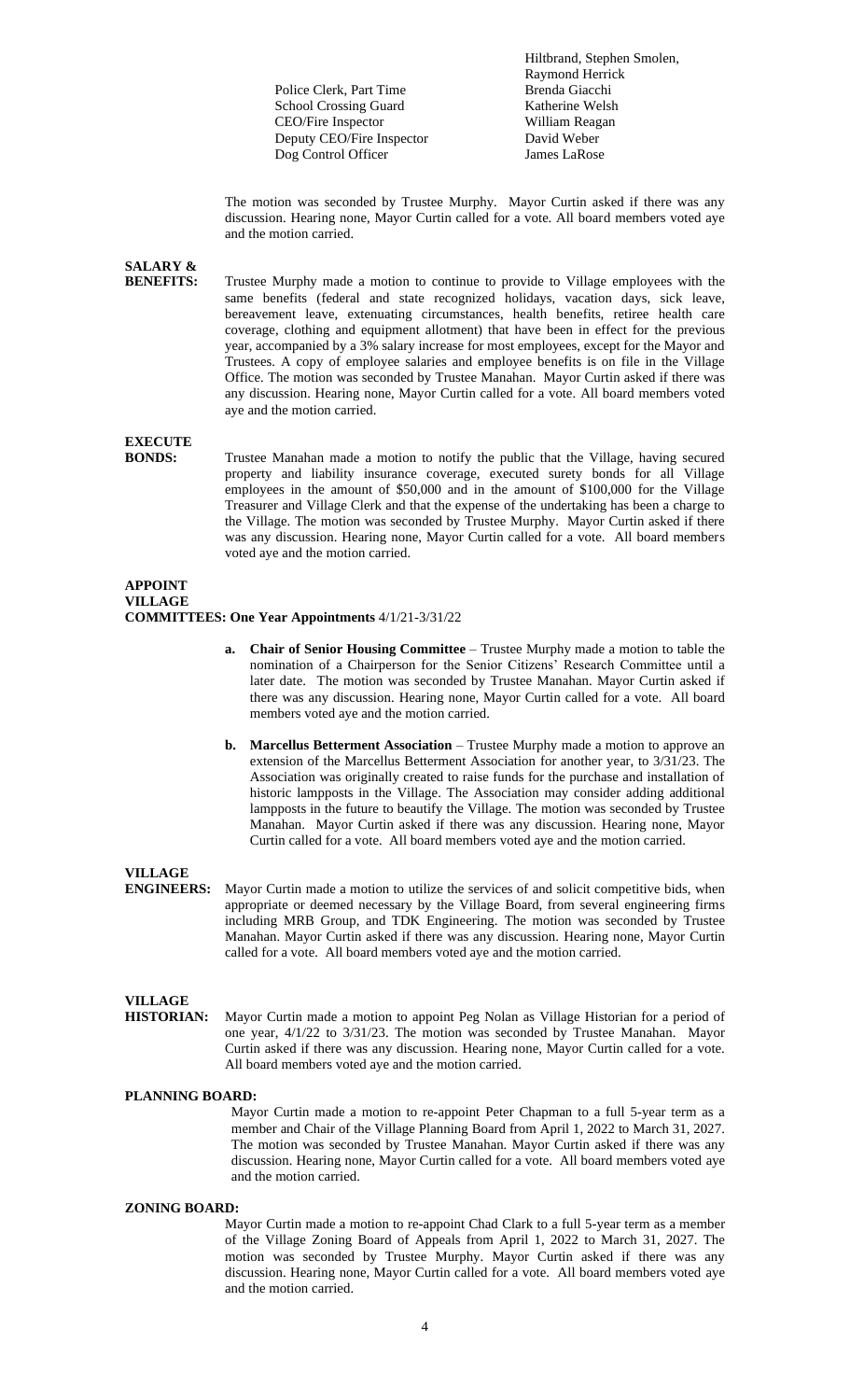**CONTRACTS:** Trustee Manahan made a motion to authorize the Mayor to sign the annual contracts with the Marcellus Historical Society, and the Marcellus Health/Loan Closet and to table the SRO agreements with the Marcellus School District, they Lyncourt Union Free School District, Tully Central School District and the Onondaga Central School District, until such time as the Chief of Police has been able to negotiate successfully the terms of a new contract with each of the school districts mentioned. The motion was seconded by Trustee Murphy. Mayor Curtin asked if there was any discussion. Hearing none, Mayor Curtin called for a vote. All board members voted aye and the motion carried.

**ANNUAL RESOLUTIONS:** Trustee Murphy made a motion to adopt the following resolutions:

## **AUTHORIZE MAYOR TO SIGN CHECKS**

**WHEREAS** in the absence or inability of the Village Treasurer or a Village Trustee to sign checks,

**NOW, THEREFORE BE IT RESOLVED** that the Board of Trustees authorizes the Mayor to sign checks, a certified copy of which resolution will be provided to the bank or Village depository.

This resolution is effective immediately.

#### **ADVANCED APPROVAL OF CLAIMS**

**WHEREAS** the Board of Trustees had determined to authorize payment in advance of audit of claims for public utility services, postage, freight and express charges; and

**WHEREAS** all such claims must be presented at the next regular meeting for audit; and

**WHEREAS** the claimant and officer incurring or approving the claim are jointly and severally liable for any amount the Board of Trustees disallows.

**NOW, THEREFORE BE IT RESOLVED** that the Board of Trustees authorizes payment in advance of audit of claims for public utility services postage, freight and express charges. All such claims must be presented that the next regular meeting for audit and the claimant and the officer incurring or approving the claims are jointly and severally liable for any amount the Board of Trustees disallows.

This resolution is effective immediately.

## **SET MILEAGE ALLOTMENT**

**WHEREAS** the Board of Trustees had determined to pay a fixed rate for mileage as reimbursement to Village officers and employees who use their personal automobiles while performing their official duties; in advance of audit of claims for public utility services, postage, freight and express charges; and

**NOW, THEREFORE BE IT RESOLVED** that the Board of Trustees will approve reimbursement to such officers and employees at the rate of \$0.58.5 per mile, and that,

This resolution is effective immediately.

## **AUTHORIZE ORGANIZATIONAL MEETINGS**

**WHEREAS** there is to be held during the coming official year a number of schools, conferences and seminars for the benefit of the local government, and

**WHEREAS** attendance by certain municipal officials and employees at one or more of these meetings, conferences or schools benefits the municipality;

**NOW, THEREFORE BE IT RESOLVED** that the following officers and employees are authorized to attend the following schools:

Mayor, Trustees

NYS Conference of Mayors – bi-monthly meetings Onondaga County Mayors Association-monthly meetings

Mayor, Trustees, Village Clerk and Village Treasurer NYS Association of City and Village Clerks- annual meeting

NYCOM Fall Training School

Mayor, Trustees, DPW Employees Association of Towns Highway Superintendent Meetings – Monthly and Annual Conference Highway School – Ithaca – Cornell Local Roads Program CNY Water Works Conference – Conference - twice a year (Spring and Fall) NYWEA Training- Spring and Fall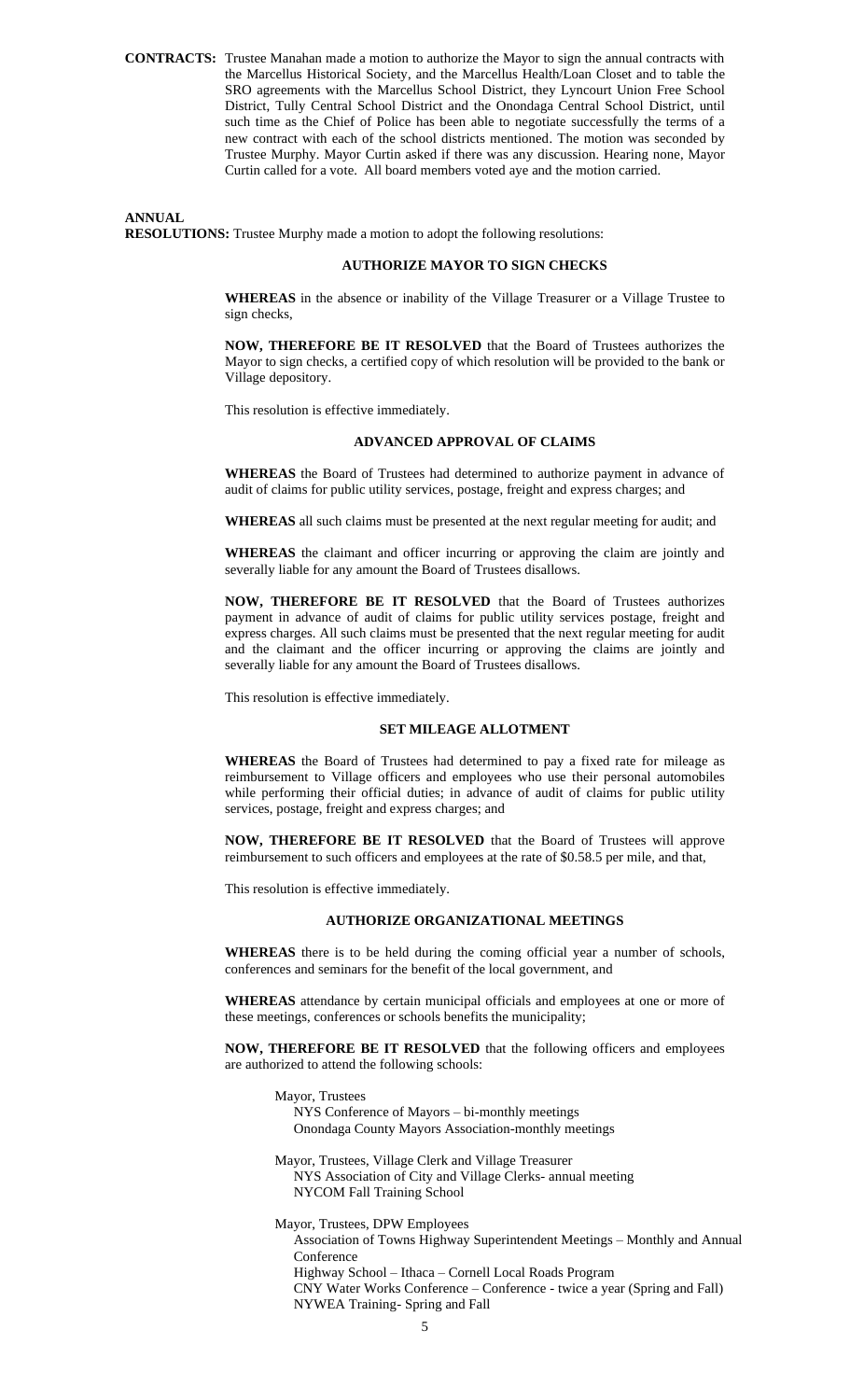NY Rural Water Annual Training – Spring Board of Transportation  $-3-4$  times per year

Mayor, Trustees, Chief of Police

NYS Chiefs of Police Association – Annual four-day conference Onondaga County Chiefs of Police – Monthly Meetings Central New York Chiefs of Police – Monthly Meetings

This resolution is effective immediately.

The motion was seconded by Trustee Manahan. Mayor Curtin asked if there was any discussion. Hearing none, Mayor Curtin called for a vote. All board members voted aye and the resolutions were approved.

## **PROCUREMENT**

**POLICY:** Trustee Manahan, having reviewed the procurement policy adopted in 1993, updated in 2002, and reviewed again in April 2018, made a motion to approve the following resolution:

> **WHEREAS,** §104-b of the General Municipal Law requires every village to adopt internal policies and procedures governing all procurement of goods and services not subject to the bidding requirements of GML §103 or any other law; and

> **WHEREAS,** comments have been solicited from those officers of the village involved with procurement;

> **NOW, THEREFORE, BE IT RESOLVED** that the Village of Marcellus does hereby adopt the following procurement policies and procedures, updating the original policy adopted March 22nd, 1993 and amended in October 2002, and most recently in April 2018:

Guideline 1. Every prospective purchase of goods or services shall be evaluated to determine the applicability of §103 (competitive bidding). Every Village officer, board, department head or other personnel with the requisite purchasing authority (hereinafter Purchaser) shall estimate the cumulative amount of the items of supply and the canvass of other village departments of past history to determine the likely yearly value of the commodity to be acquired. The information gathered and conclusions reached shall be documented and kept with the file or other documentation supporting the purchase activity.

Guideline 2. All purchases of a) supplies or equipment which will exceed \$20,000 in the fiscal year or b) public works contracts over \$35,000 shall be formally bid pursuant to GML §103.

Guideline 3. All estimated purchases of:

- Less than \$20,000, but greater than \$5,000, require a written request for a proposal (RFP) and written quotes from three (3) vendors.
- Less than \$5,000, but greater than \$1,000, require an oral request for the goods and oral quotes from 2 vendors.
- Less than \$1,000, but greater than \$500, are left to discretion of the Purchaser.

All estimated public works contracts of:

- Less than \$35,000, but greater than \$15,000, require a written (RFP) and proposals from 3 contractors.
- Less than \$15,000, but greater than \$3,000, require a written (RFP) and proposals from 2 contractors.
- Less than \$3,000, but greater than \$500, are left to the discretion of the Purchaser.

Any written RFP shall describe the desired goods, quantity and the particulars of delivery. The Purchaser shall compile a list of all vendors from whom written/oral quotes have been requested and the written/oral quotes offered.

All information gathered in complying with the procedures of the Guideline shall be preserved and filed with the documentation supporting the subsequent purchase and public works contract.

Guideline 4. The lowest responsible proposal or quote shall be awarded the purchase or public works contract unless the Purchaser prepares a written justification providing reasons why it is in the best interest of the village and its taxpayers to make an award to other than the low bidder. If a bidder is not deemed responsible, facts supporting that judgment shall also be documented and filed with the record supporting the procurement.